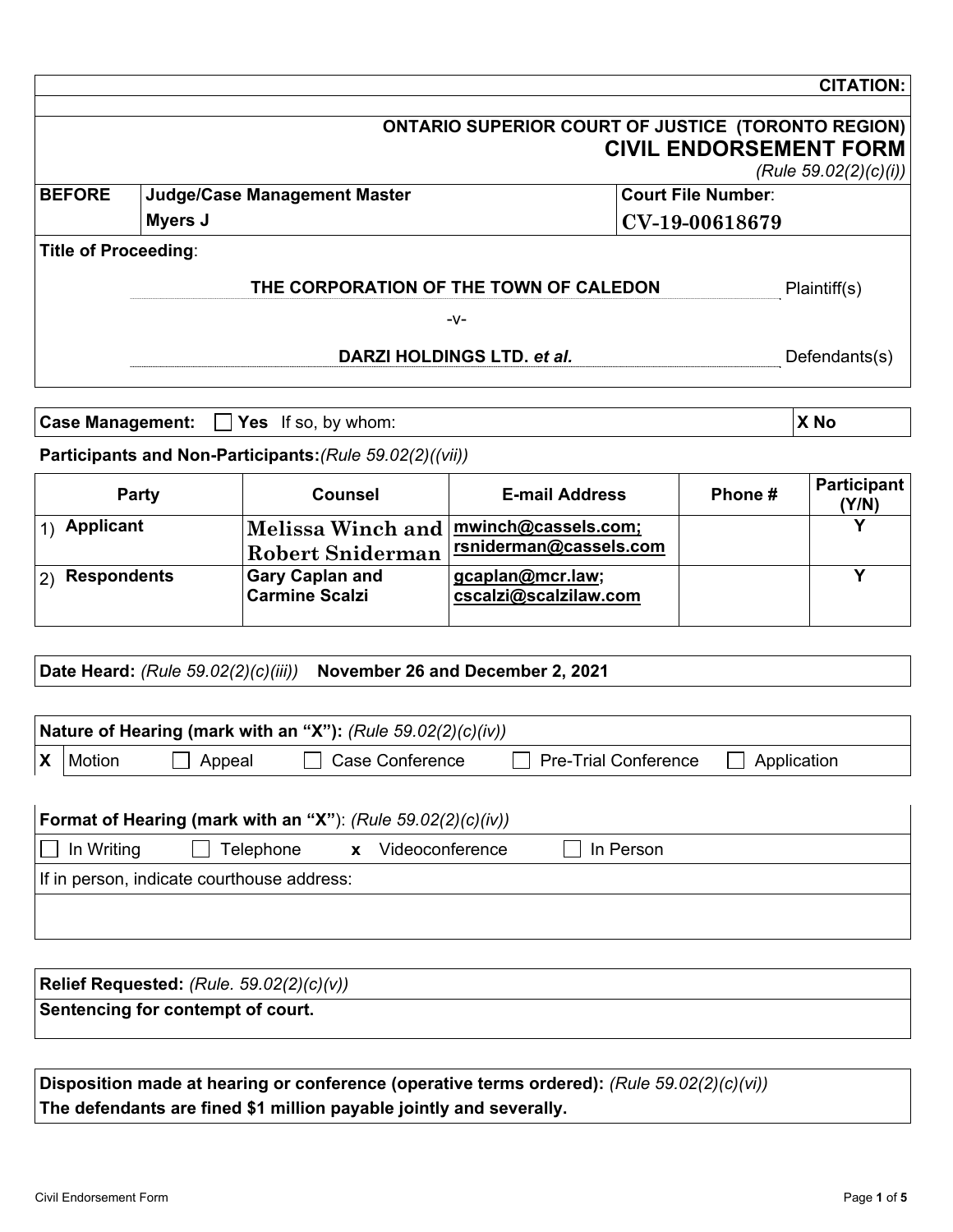**Brief Reasons, if any:** *(Rule 59.02(2)(b))*

**By order dated February 8, 2021, I found that the defendants guilty of contempt of court in relation to their failure to comply with the order made by Schabas J dated September 12, 2019. I sentence them in this decision for the contempt as found. This is not a license fee for any ongoing failures to obey the order of Schabas J. since February 8, 2021 or hereafter.** 

**The Town asks for a fine of \$1 million. Mr. Caplan argues that a fine of closer to \$200,000 is more proportionate to the actual offences as found.** 

**In a recent case,** *Duncan v. Buckles,* **2021 ONSC 5567, Goldstein J. described the sentencing principles in a case of contempt of court as follows:** 

**[44] The whole point of punishing a contemnor is to maintain the rule of law:** *United Nurses of Alberta v. Alberta***, 1992 CanLII 99 (SCC), 1992 1 S.C.R. 901 at p. 931. As Justice Watt put it in** *College of Optometrists of Ontario v. SHS Optical***, 2008 ONCA 685 at para. 106: "The underlying purpose of contempt orders is to compel obedience and punish disobedience." In** *Astley v. Verdun***, 2013 ONSC 6734 (affirmed 2014 ONCA 668) at para. 16 I attempted to summarize the principles of sentencing in contempt cases:** 

**• A sentence must be proportionate to the gravity of the offence and the degree of responsibility of the offender:** *Criminal Code***, s. 718.1;** *Chiang***, para. 86;** *Mercedes-Benz Financial v. Kovacevic***, 2009 CanLII 9423 (ON SC), [2009] O.J. No. 888, 308 D.L.R. (4th) 562, 74 C.P.C. (6th) 326 (Ont. S.C.J.) at para. 12.** 

**• A sentence should be increased or reduced to account for aggravating or mitigating factors surrounding the contempt or the contemnor:** *Criminal Code***, s. 718.2(a);** *Chiang***, para. 24;**  *Sussex Group Ltd. v. Fangeat***, [2003] O.J. No. 3348, 42 C.P.C. (5th) 274 (Ont. S.C.J.) at para. 67.** 

**• A sentence should be similar to sentences imposed on similar contemnors for similar contempts committed in similar circumstances:** *Criminal Code***, s. 718.2(b); Chiang, para. 24.** 

**• Sentences should denounce unlawful conduct, promote a sense of responsibility in the contemnor, and deter the contemnor and others from defying court orders:** *Criminal Code***, s. 718;** *Sussex Group Ltd***. at para. 67;** *Chiang* **at para. 24.** 

**• The Court should consider sanctions other than jail:** *Criminal Code***, s. 718(2) (d) and (e);**  *Sussex Group Ltd. v. Sylvester***, 2002 CanLII 27188 (ON SC), [2002] O.J. No. 4350, 62 O.R. (3d) 123 (Ont. S.C.J. [Commercial List]) at paras. 80-82.** 

**Despite its claimed desire to prevent the defendants from continuing to misuse of the land in issue for staging and operating their construction business, the Town has been remarkably unsuccessful. The defendants have been convicted of a provincial offence and treated the \$36,000 fine as a license fee. Thereafter the defendants consented to the order of Schabas J. and have ignored it. It is only as sentencing approached that the defendants seem to have begun to move toward complying.** 

**The Town now proposes to have the court levy a fine which might be related to the profit earned by Mr. Rafat from his businesses while he was operating in breach of the court's order. But the Town has not taken any real steps to prove the economics at play beyond a superficial look at the defendants' financial statements. Of course the information is all within the defendants' knowledge.**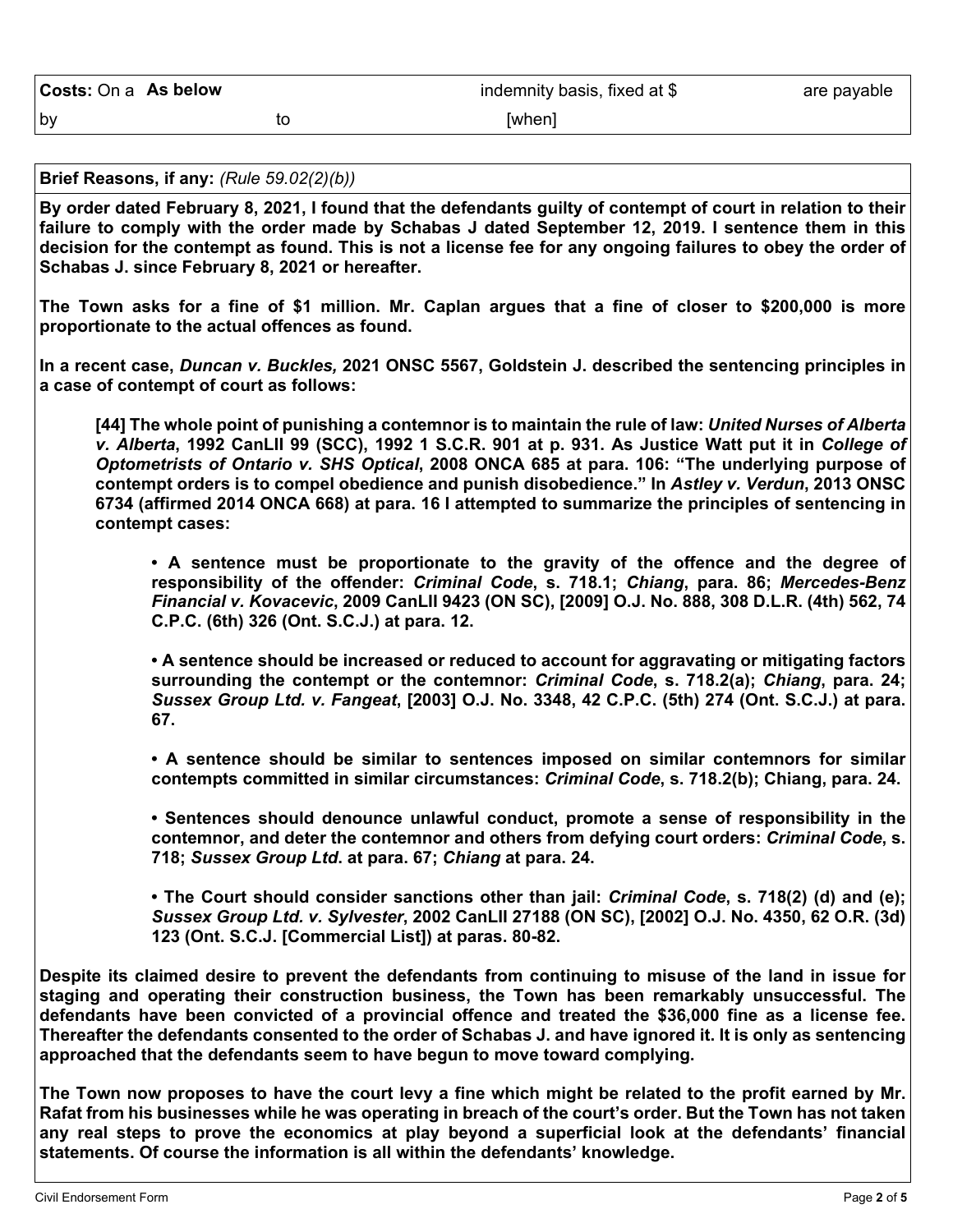**The expert report provided by the Town is not very helpful. The value of the enterprise it purports to calculate turns on assumptions for which there is no evidence. Moreover, apart from saying that the defendants' enterprise is big, it is not clear to me that the enterprise value has much to do with sentencing for the counts of contempt proven.** 

**The Town made no sentencing submission about the defendants' refusal to move the Nixon fence. The excuse provided at the hearing made no sense. The defendants argued that they were entitled to keep their fence on their neighbour's land despite the court's order to the contrary because if they moved the fence, the Ministry Labour would require them to fence their own land. Wasn't that the whole point? They were required to move their fence off their neighbour's land. Instead, the defendants made clear their utter defiance when they invited the Town to come in and move the fence for them. That is, they would not move it themselves despite the order of Schabas J. to which they had consented.** 

**The defendants have now removed the fence and belatedly purged that contempt.** 

**The defendants argue that their contempt should properly be seen to be limited to unlawfully parking vehicles on the Colraine property. They say a proportionate punishment should be limited to the cost savings of their failure to finding alternative parking.** 

**This submission belies the defence advanced by Mr. Salim to the contempt in the first place. He made clear that if he had to move his vehicles, he would lose his business; his 500 employees would lose their jobs; and he and his family would be out on the streets. He said:** 

**I employ five hundred people. I literally don't have any place to go, be honest with you. I'm, I'm on the street. I don't really have no other alternative….I wanna work, you know. I have nowhere place to go. I have nowhere. If you tell me to leave today you gonna put me on the street. Me and my business and the families. I have clearly have nowhere to go now.** 

**So, Mr. Rafat's decision to ignore the order, he said, was a life or death decision for his very substantial enterprise. It turns out that the pandemic may have been difficult for the defendants, but they still managed to make a gross profit of about \$6 million and net income in the construction business of about \$1.3 million in fiscal 2020. That is without adjusting for non-arms length transfers like rent and management salaries etc.** 

**In** *West Lincoln (Township) v. Chan***, 2001 CarswellOnt 1885 (SCJ), at para 33, Quinn J. wrote:** 

**33 The defendants should not profit by their failure to comply with the Judgment. In almost every case where a fine is levied for civil contempt ex facie, I think the minimum fine should be the amount of profit or savings realized by the contemnor as a consequence of the contempt. Here, the defendants benefited financially by not closing down the Business at the Property until October 19, 2000. This is the paramount aggravating factor in respect of the first contempt.** 

**I find that the income earned by the business throughout the period of its contempt is indeed a proper benchmark for punishment. On the defendants' own words, the profit was only available to them by defying the court's order.** 

**Moreover, the defendants' evidence on sentencing was not straightforward. They listed a property as a possible alternative that they were considering when it now appears that Mr. Salim already had an interest in it. Several of the properties listed as alternatives that they pursued were not zoned for outdoor storage of equipment. That is, they exaggerated the scope of their supposed search.** 

**Mr. Salim owns two Ferraris. He has a business that is very successful. His apology is half-hearted in my view as he recognized his continued non-compliance and sought to excuse it based on what he viewed as reasonable searches for alternative properties. Justice Schabas's order was made more than two years ago. It has time for compliance built into it on consent.**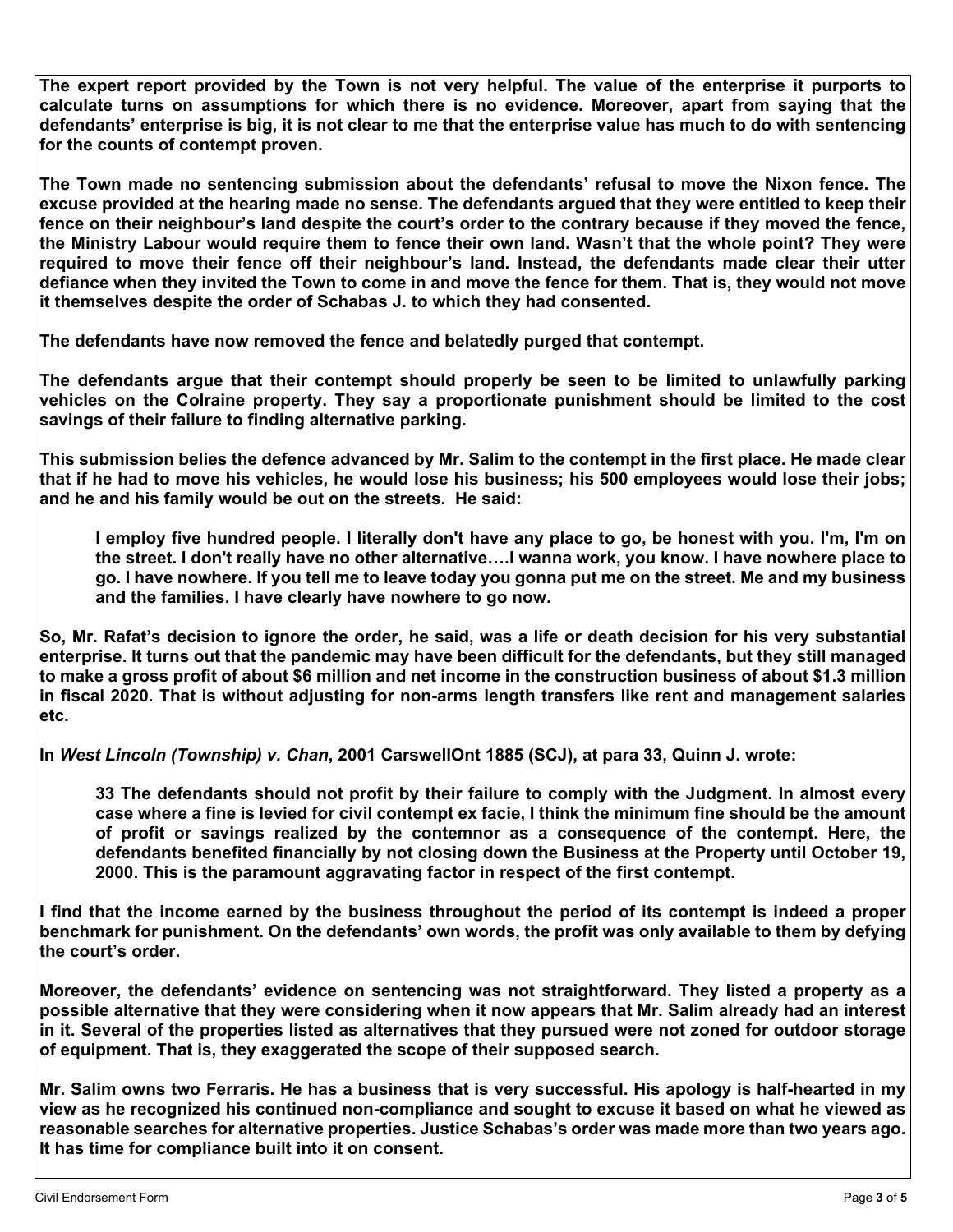**Moreover, the defendants filed evidence for sentencing indicating that they had finally found alternative sites so that their equipment should be moved by the end of November. It wasn't.** 

**The defendants have shown that they will move their equipment when they are ready and not a minute before. Their definition of "reasonable" searches is not an excuse for failing to comply with the court's order on a timely basis.** 

**Apart from the apology discussed above, there are really no mitigating factors at play here. While the pandemic certainly intervened and perhaps caused some business decline, the defendants' defiance commenced before the pandemic and has continued after Ontario has re-opened.** 

**By contrast, there are aggravating factors. The length of time involved is extreme. The prior conviction and consent to the order in issue leave no room for doubt that the defendants understood that their conduct was unlawful and their ongoing defiance was deliberate.** 

**This situation is on all fours with the facts facing the Court of Appeal in** *College of Optometrists (Ontario) v. SHS Optical Ltd***, 2008 ONCA 685:** 

**108 This is a case of flagrant, protracted and deliberate disobedience of a court order to comply with a statute regulating the conduct of a health profession. It seems obvious that the appellants, especially Bruce Bergez, have no intention of complying with the statute or the s. 87 order. This is not a case in which the conduct of the contemnors arose from some mistake or misunderstanding about the application of the underlying order. There is no mistake, no lack of understanding here. The penalty imposed here, including the manner in which it may be enforced, justifiably emphasized not only specific and general deterrence, but also denunciation of the appellants' intransigent and unremitting refusal to obey the law. We cannot suffer the sacrifice of the rule of law to the lure of lucre.** 

**No matter what fine I assess, the defendants will have profited by running for four years in breach of the law and two years in breach of the court's order. The Town does not even ask for a fine equal to the profit admitted by Rafat in its financial statements let alone the actual economic profits earned by Mr. Salim by his conduct during the two year period in which he was in contempt of court. The fine will be a cost of doing business.** 

**In my view a fine of \$1 million as sought by the Town will serve some of the ends of denunciation and general deterrence. It will leave Mr. Salim profiting from his wrongdoing and continuing to thumb his nose at the court and the law as discussed in my prior endorsement. In my view, a short, sharp jail term would be much more likely to make the cost of disobedience more personal and significant for Mr. Salim and more likely therefore to induce compliance with the court's order. I do not think \$1 million fine will do that. But the fear of ever-longer jail terms if defiance continues might.**

**The Town asks for \$1 million fine. Despite my reservations as to the adequacy of this quantum, I assess a fine of \$1 million payable by the defendants jointly and severally.** 

**I do not ignore the corporate veil. Each defendant has profited handsomely from the contempt – Rafat by operating unlawfully; Darzi by collecting rent; and Mr. Salim from his ownership of the enterprise. As the businesses are closely held, the movement of value and profit among entities is in the control of the owners. It is Mr. Salim who has his hand at the tiller, makes the economic decisions, and ultimately reaps the benefits of his decisions.**